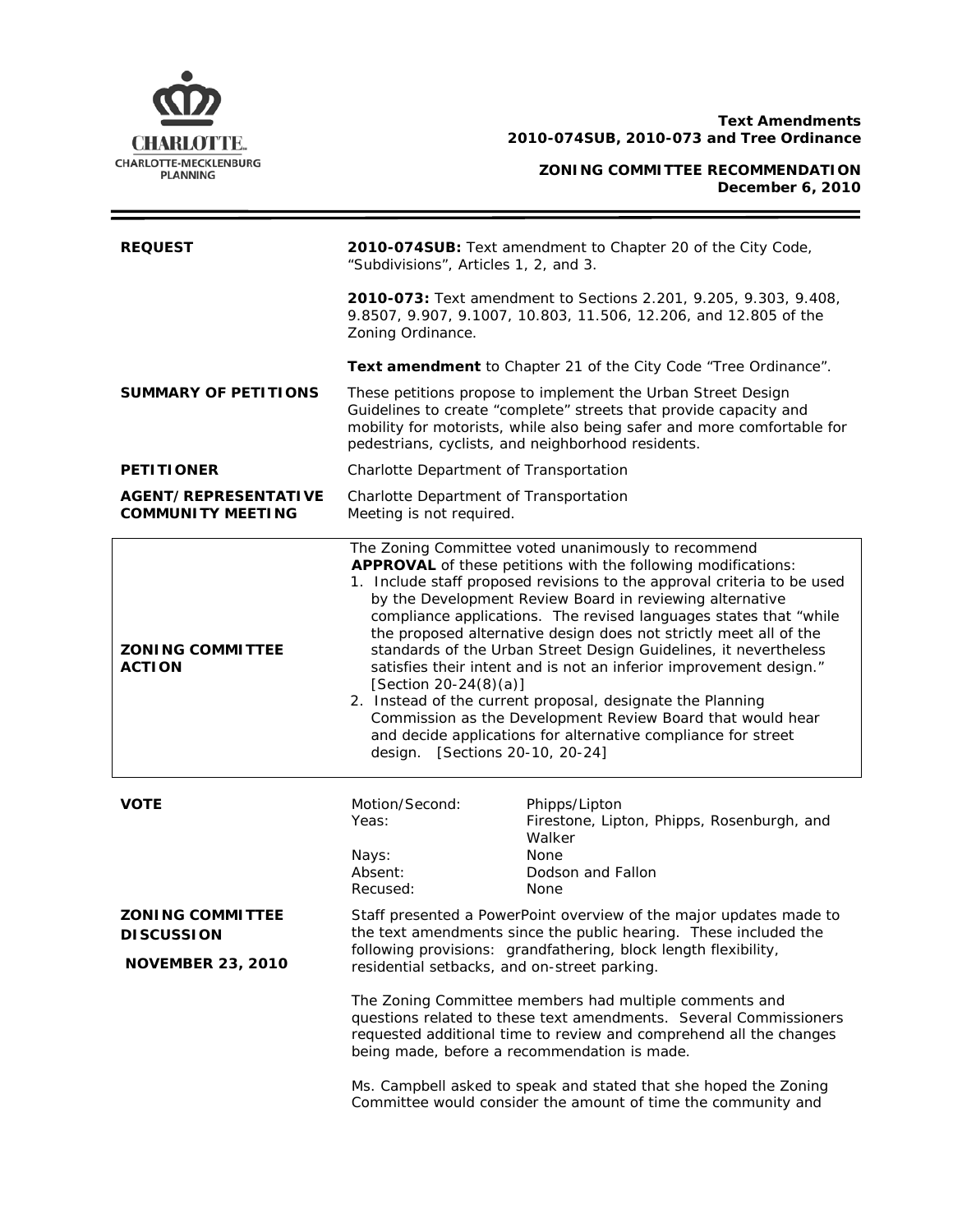|                                              | staff have worked on this text amendment and the prior<br>presentations to the Planning Commission. She encouraged the<br>Committee to set a special meeting if they decided to defer the<br>amendments.                                                                                                                                                                                                                                                                                                                                                                                                                                                                                                                                      |  |
|----------------------------------------------|-----------------------------------------------------------------------------------------------------------------------------------------------------------------------------------------------------------------------------------------------------------------------------------------------------------------------------------------------------------------------------------------------------------------------------------------------------------------------------------------------------------------------------------------------------------------------------------------------------------------------------------------------------------------------------------------------------------------------------------------------|--|
|                                              | After further discussion, a motion was made by Commissioner<br>Walker, and seconded by Commissioner Dodson that the text<br>amendments are consistent with the Urban Street Design Guidelines,<br>the Transportation Action Plan, and the Centers, Corridors and<br>Wedges Growth Framework, and are reasonable and in the public<br>interest. The motion did not carry with a vote of 3 to 4.                                                                                                                                                                                                                                                                                                                                                |  |
|                                              | A motion was made by Commissioner Lipton and seconded by<br>Commissioner Firestone to defer the text amendments for one<br>month. The motion passed 4 to 3.                                                                                                                                                                                                                                                                                                                                                                                                                                                                                                                                                                                   |  |
|                                              | A substitute motion was made by Lipton and seconded by Firestone<br>to defer the text amendments to a special meeting on December 6,<br>2010 at 2:00 pm. The motion passed 6-1.                                                                                                                                                                                                                                                                                                                                                                                                                                                                                                                                                               |  |
|                                              | The Zoning Committee asked that staff be prepared to discuss the<br>following issues at the special meeting:<br>1. Tracking Changes to the Ordinance<br>2. Block Length Examples<br>3. Alternative Compliance and Development Review Board                                                                                                                                                                                                                                                                                                                                                                                                                                                                                                    |  |
| <b>ZONING COMMITTEE</b><br><b>DISCUSSION</b> | Staff presented additional information on the three issues raised by<br>the Zoning Committee at their last meeting:                                                                                                                                                                                                                                                                                                                                                                                                                                                                                                                                                                                                                           |  |
| DECEMBER 6, 2010                             | Tracking Changes to the Ordinance: Staff reviewed the comment<br>tracking sheet used to manage and organize comments and track staff<br>responses throughout the process.                                                                                                                                                                                                                                                                                                                                                                                                                                                                                                                                                                     |  |
|                                              | The Subdivision Ordinance text amendment has remained unchanged<br>since the Zoning Committee meeting on November 23, 2010, with the<br>exception of one modification to the approval criteria used by the<br>Development Review Committee in reviewing alternative compliance<br>applications (Section 20-24(8)(a)). Instead of the Development<br>Review Board determining if "the proposed alternative design meets<br>the intent of the Urban Street Design Guidelines", the following<br>replacement was proposed: "While the proposed alternative design<br>does not strictly meet all of the standards of the Urban Street Design<br>Guidelines, it nevertheless satisfies their intent and is not an inferior<br>improvement design." |  |
|                                              | <b>Block Length Examples:</b> The block lengths for local streets were<br>taken directly from the adopted Urban Street Design Guidelines, and<br>were based on location and type of use. Staff reviewed between 50-<br>60 real site plans while developing the text amendments to ensure the<br>block lengths would work. Staff presented several examples of<br>existing block lengths in Dilworth, Myers Park, Elizabeth, Eastover,<br>Chantilly, Southampton Commons, Whitewater, and Blakeney.                                                                                                                                                                                                                                            |  |
|                                              | Alternative Compliance and Development Review Board: Staff stated<br>that the purpose of alternative compliance is to allow for the approval<br>of innovative, quality development proposals that were not anticipated<br>by the Subdivision Ordinance standards. Alternative compliance                                                                                                                                                                                                                                                                                                                                                                                                                                                      |  |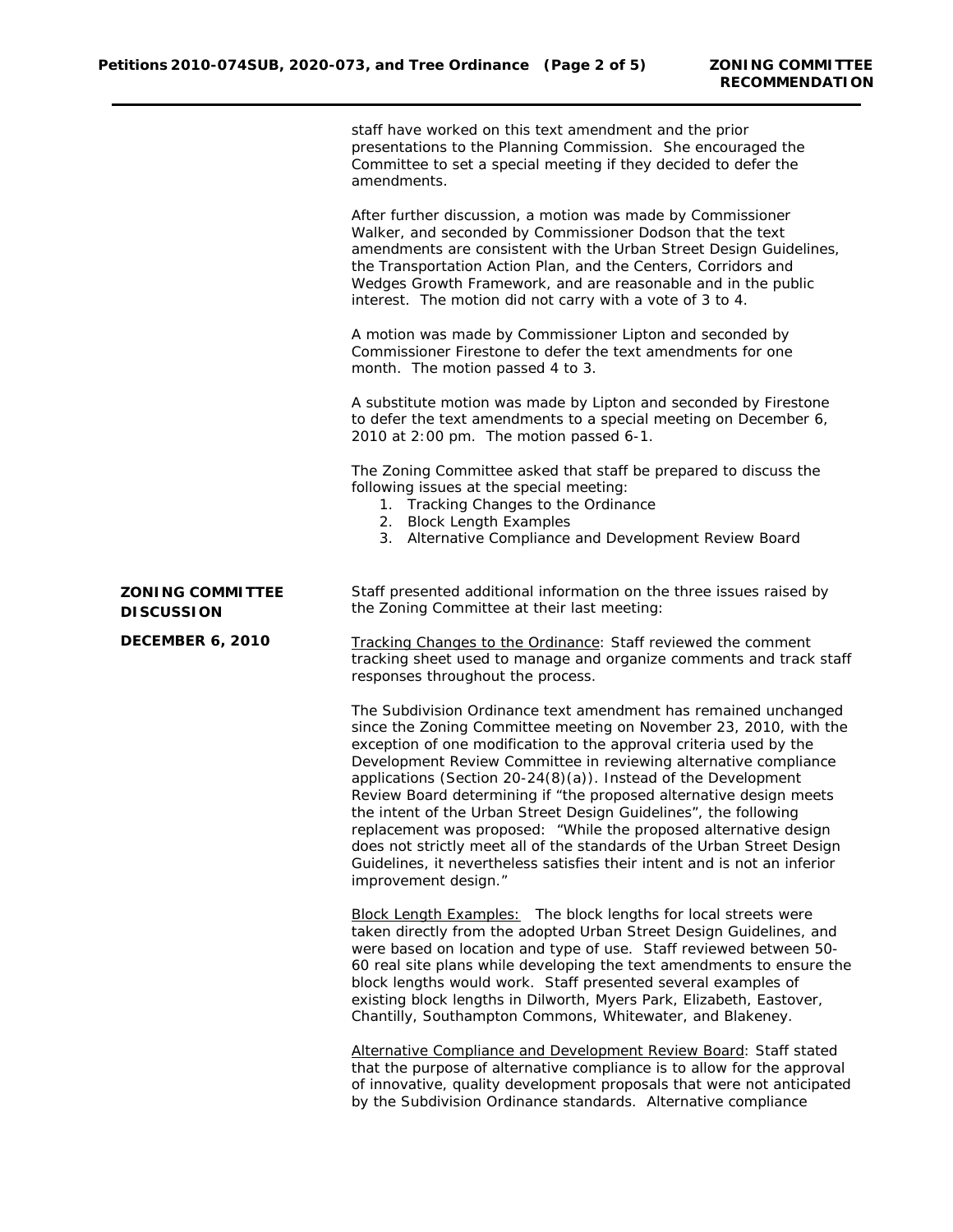would only be applied to those sections of the Subdivision Ordinance that address street design.

Staff explained that during the development of these text amendments, five options were presented to the Transportation and Planning Committee of the City Council regarding the composition of the Development Review Board. The Transportation and Planning Committee voted to select the option where a separate Development Review Board of nine members would be appointed with a predetermined composition of expertise.

The majority of the Zoning Committee discussion centered on the composition of the Development Review Board. Committee members felt strongly that the Planning Commission has a high level of expertise, and should serve as the Development Review Board.

The Zoning Committee discussion also included: Ex Parte communication; Adding to the "tool box" of standards in the future; Irrigation systems in the planting strips; Cost impacts of these text amendments, Post Construction Control Ordinance, etc.; and Sustainability and a greener future.

### **FINAL STAFF ANALYSIS (Pre-Hearing Analysis online at www.rezoning.org)**

#### **PLANNING STAFF REVIEW Proposed Request Details**

Ϊ

# **2010-074SUB**

The text amendment contains the following major provisions:

- Requirements for streets: Expands the requirement for streets (public or private) to be constructed for all uses, including multiple building sites,
- Block lengths: Modifies block spacing requirements. Exemptions are allowed based on existing environmental and other site conditions.
- Private streets: Adds new requirements that sidewalks and planting strips are required along private streets, and all other public street construction standards apply except for centerline design criteria, parking, and the use of materials.
- Half streets: Allows streets to be split along property lines as an alternative to building a full street based on consultation with staff. However, no half streets are permitted for single family development.
- Paper streets: Allows paper streets only when stubbing to existing single family lots that are likely to subdivide in the future.
- Selection of local streets: Modifies the street types and names and allows alternative street type selection.
- Sidewalk standards for local streets: Modifies the sidewalk widths according to land use, and specifies the requirements for sidewalk location (unless more specific guidance is provided in an adopted streetscape plan).
- Right-of-way: Expands the right-of-way to contain sidewalks and on-street parking.
- Transition points: Incorporates standards to address transition at an intersection between street types.
- Requirements for slow points: Requires traffic calming to be included in local street design.

Alternative compliance: Adds a non-hardship waiver process based on meeting the underlying intent of the Subdivision Ordinance.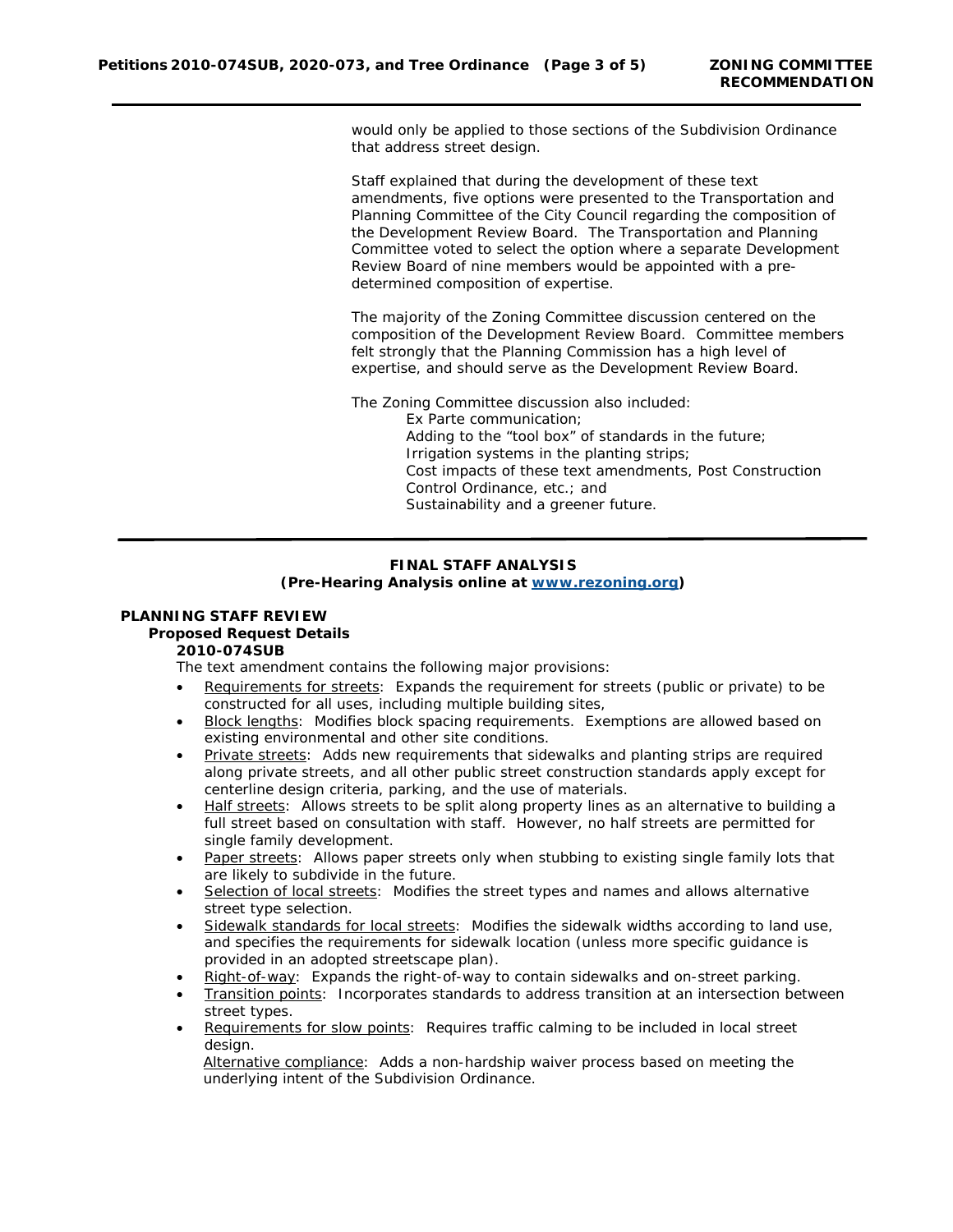#### **2010-073**

Ϊ

The text amendment contains the following major provisions:

- Modifies the "required setback" definition to amend the measurement from the right-ofway to the back of curb for local streets and maintain from the right-of-way for thoroughfares.
- Revises the minimum setback for new single family and multi-family residential development to be consistent with the established building line of existing development.
- Updates the average setback provisions in the single family zoning districts and the Surface Water Improvement and Management Stream Buffer incentives to recognize the change in where the setback is measured.
- Removes the on-street parking or recessed parallel parking provisions from the multifamily zoning district because the *USDG* cross-section includes on-street parking as part of the construction detail in the *Charlotte Land Development Standards Manual*.
- Adds new provisions to allow on-street parking or recessed parking to count towards the minimum off-street parking requirements.

#### **Tree Ordinance Text Amendment**

The text amendment contains the following major provisions:

The text amendment modifies the perimeter planting requirements in the Tree Ordinance by allowing the continuous perimeter planting strip to be located in either the public rightof-way between the curb and sidewalk or on private property abutting the public right-ofway behind the sidewalk.

# **Public Plans and Policies**

These petitions are consistent with the *Urban Street Design Guidelines*, the *Transportation Action Plan*, and the *Centers, Corridors and Wedges Growth Framework*. The *Urban Street Design Guidelines (USDG*), adopted in 2007, contain a number of policies for planning and designing Charlotte's streets and for providing viable transportation choices. The *USDG* are intended to create "complete" streets meaning streets that provide capacity and mobility for motorists, while also being safer and more comfortable for pedestrians, cyclists, and neighborhood residents. The *USDG* are a supporting component of the *Transportation Action Plan*, and the *Centers, Corridors and Wedges Growth Framework*.

#### **STAFF RECOMMENDATION (Updated)**

Staff recommends approval of these petitions, with one modification proposed by staff and the City Attorney's office to modify the approval criteria used by the Development Review Board in evaluating an application for alternative compliance. However, staff does not support the Planning Commission being the designated body to hear and decide applications for alternative compliance for street design.

**DEPARTMENT COMMENTS** (see full department reports online)

- **Charlotte Area Transit System:** No issues.
- **Charlotte Department of Neighborhood & Business Services:** No comments received.
- **Charlotte Department of Transportation:** No comments received.
- **Charlotte Fire Department:** No issues.
- **Charlotte-Mecklenburg Schools:** Not applicable.
- **Charlotte-Mecklenburg Storm Water Services:** No issues.
- **Mecklenburg County Land Use and Environmental Services Agency:** No issues.
- **Mecklenburg County Parks and Recreation Department:** No comments received.